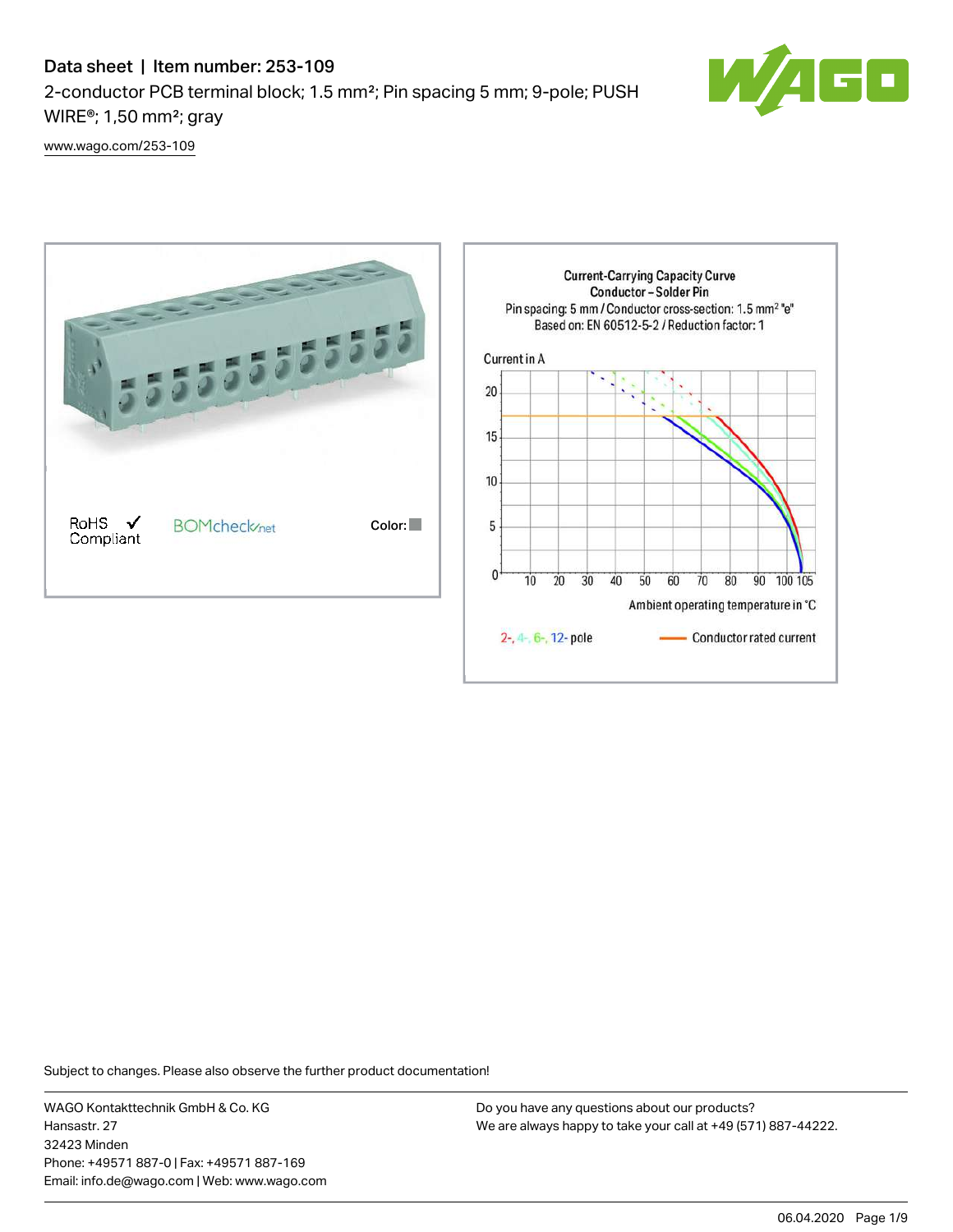



#### Item description

- PCB terminal strips with screwdriver-actuated PUSH WIRE® termination  $\blacksquare$
- $\blacksquare$ Double-conductor connection provides top-entry (vertical) and/or side-entry (horizontal) wiring
- $\blacksquare$ Push-in termination of solid conductors
- $\blacksquare$ Double entries for power supply and potential distribution

# Data

## Electrical data

#### Ratings per IEC/EN 60664-1

| Ratings per                     | IEC/EN 60664-1 |
|---------------------------------|----------------|
| Rated voltage (III / 3)         | 320 V          |
| Rated impulse voltage (III / 3) | 4 kV           |
| Rated voltage (III / 2)         | 320 V          |

Subject to changes. Please also observe the further product documentation!

WAGO Kontakttechnik GmbH & Co. KG Hansastr. 27 32423 Minden Phone: +49571 887-0 | Fax: +49571 887-169 Email: info.de@wago.com | Web: www.wago.com Do you have any questions about our products? We are always happy to take your call at +49 (571) 887-44222.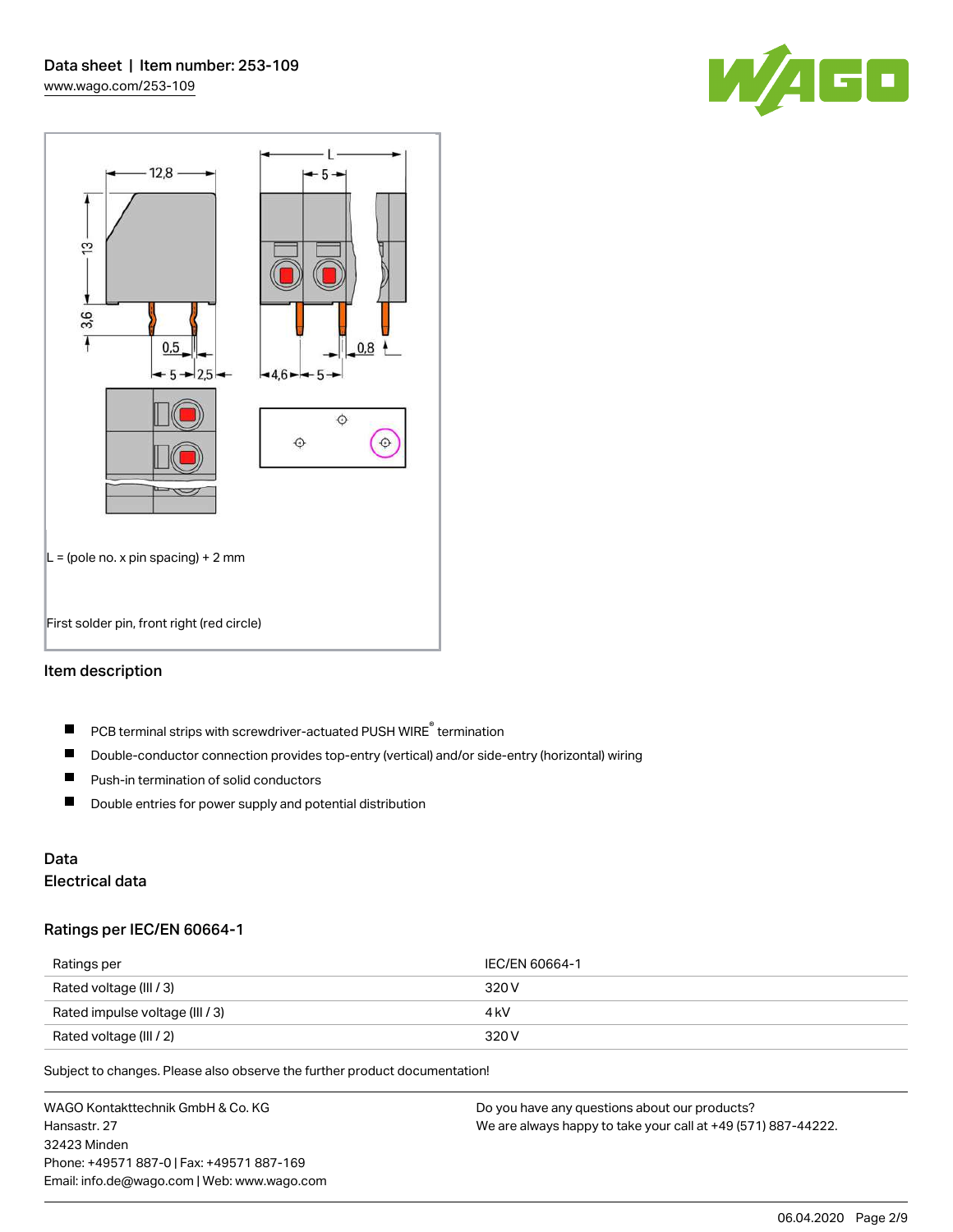## Data sheet | Item number: 253-109

[www.wago.com/253-109](http://www.wago.com/253-109)



| Rated impulse voltage (III / 2) | 4 kV                                                      |
|---------------------------------|-----------------------------------------------------------|
| Rated voltage (II / 2)          | 630 V                                                     |
| Rated impulse voltage (II / 2)  | 4 kV                                                      |
| Rated current                   | 17.5A                                                     |
| Legend (ratings)                | (III / 2) ≙ Overvoltage category III / Pollution degree 2 |

#### Approvals per UL 1059

| Rated voltage UL (Use Group B) | 300 V   |
|--------------------------------|---------|
| Rated current UL (Use Group B) | 8 A     |
| Rated voltage UL (Use Group D) | 300 V   |
| Rated current UL (Use Group D) | 8 A     |
| Approvals per                  | UL 1059 |

### Approvals per CSA

| Rated voltage CSA (Use Group B) | 300 V |
|---------------------------------|-------|
| Rated current CSA (Use Group B) | 8 A   |
| Rated voltage CSA (Use Group D) | 300 V |
| Rated current CSA (Use Group D) | 8 A   |

### Connection data

| Connection type (1)                           | PUSH WIRE <sup>®</sup> connection                    |
|-----------------------------------------------|------------------------------------------------------|
| Connection technology                         | PUSH WIRE®                                           |
| Number of connection points (connection type) | $\mathbf{1}$                                         |
| Actuation type                                | Operating tool                                       |
| Solid conductor                               | $0.51.5$ mm <sup>2</sup> / 20  16 AWG                |
| Strip length                                  | 8.5  9.5 mm / 0.33  0.37 inch                        |
| Note (strip length)                           | 7  8 mm / 0.28  0.31 inch (for wiring on both sides) |
| Conductor entry angle to the PCB              | $0^{\circ}$                                          |
| No. of poles                                  | 9                                                    |
| Connection type (2)                           | PUSH WIRE <sup>®</sup> connection                    |
| Connection technology 2                       | PUSH WIRE®                                           |
| Number of connection points                   | 1                                                    |
| Solid conductor (2)                           | $0.51.5$ mm <sup>2</sup> / 20  16 AWG                |
| Strip length (2)                              | 8.5  9.5 mm / 0.33  0.37 inch                        |
| Note (strip length) 2                         | 7  8 mm / 0.28  0.31 inch (for wiring on both sides) |
| Conductor entry angle to the PCB 2            | 90°                                                  |

Subject to changes. Please also observe the further product documentation!

WAGO Kontakttechnik GmbH & Co. KG Hansastr. 27 32423 Minden Phone: +49571 887-0 | Fax: +49571 887-169 Email: info.de@wago.com | Web: www.wago.com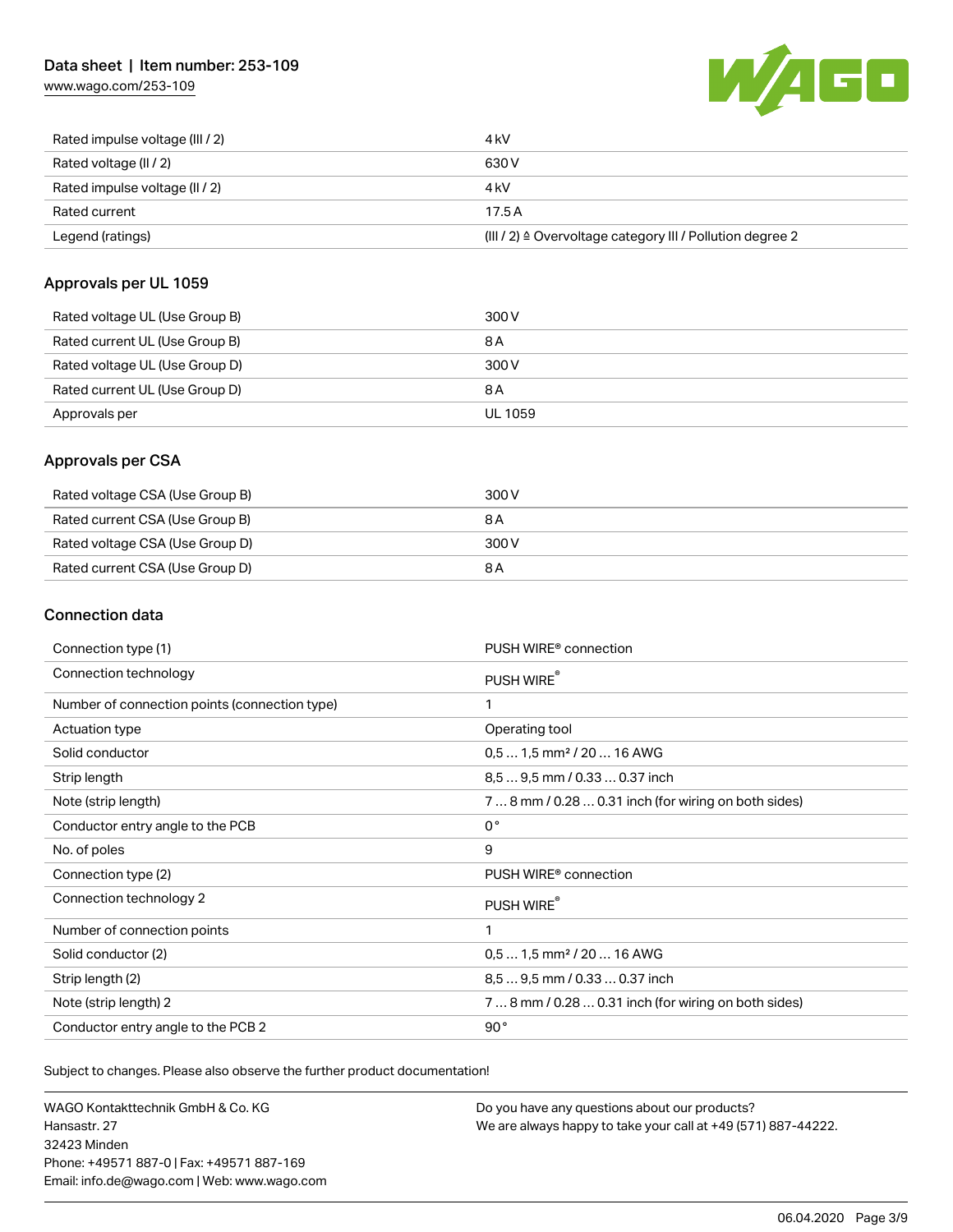[www.wago.com/253-109](http://www.wago.com/253-109)



| Total number of connection points | 18 |
|-----------------------------------|----|
| Total number of potentials        |    |
| Number of connection types        |    |
| Number of levels                  |    |

### Geometrical Data

| Pin spacing                       | 5 mm / 0.197 inch        |
|-----------------------------------|--------------------------|
| Width                             | 47 mm / 1.85 inch        |
| Height                            | 16,6 mm / 0.654 inch     |
| Height from the surface           | 13 mm / 0.512 inch       |
| Depth                             | 12,8 mm / 0.504 inch     |
| Solder pin length                 | 3.6 <sub>mm</sub>        |
| Solder pin dimensions             | $0.5 \times 0.8$ mm      |
| Drilled hole diameter (tolerance) | 1 1 <sup>(+0,1)</sup> mm |

### PCB contact

| PCB contact                         | THT                                        |
|-------------------------------------|--------------------------------------------|
| Solder pin arrangement              | over the entire terminal strip (staggered) |
| Number of solder pins per potential |                                            |

#### Material Data

| Color                       | gray                                  |
|-----------------------------|---------------------------------------|
| Material group              |                                       |
| Insulating material         | Polyamide 66 (PA 66)                  |
| Flammability class per UL94 | V <sub>0</sub>                        |
| Clamping spring material    | Chrome nickel spring steel (CrNi)     |
| Contact material            | Electrolytic copper $(E_{\text{Cl}})$ |
| Contact plating             | tin-plated                            |
| Fire load                   | $0.163$ MJ                            |
| Weight                      | 7.9 g                                 |
|                             |                                       |

#### Environmental Requirements

| Limit temperature range | -60  +105 °C |
|-------------------------|--------------|
|-------------------------|--------------|

Subject to changes. Please also observe the further product documentation!

WAGO Kontakttechnik GmbH & Co. KG Hansastr. 27 32423 Minden Phone: +49571 887-0 | Fax: +49571 887-169 Email: info.de@wago.com | Web: www.wago.com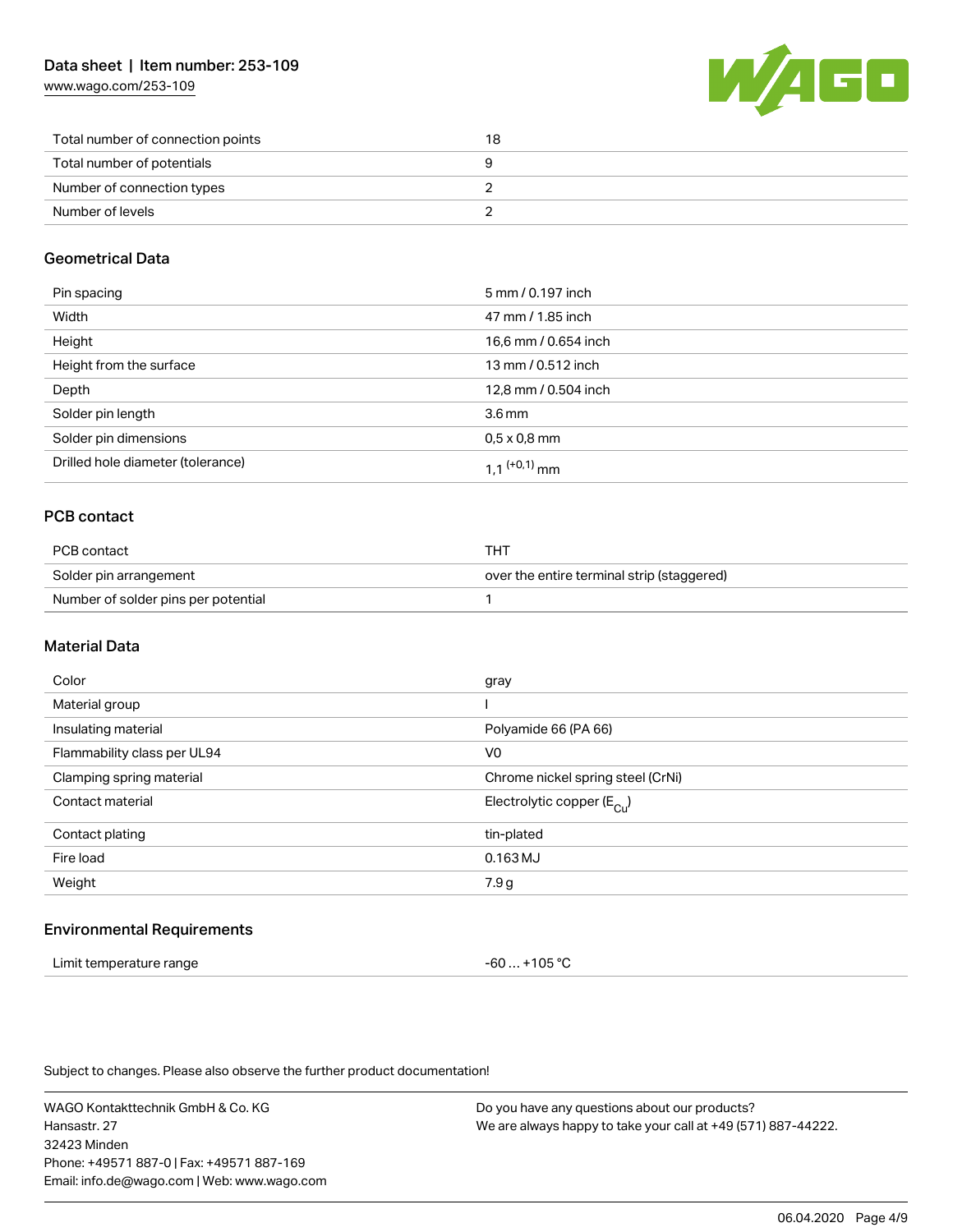

#### Commercial data

| Product Group      | 4 (Printed Circuit) |
|--------------------|---------------------|
| Packaging type     | <b>BOX</b>          |
| Country of origin  | <b>CN</b>           |
| <b>GTIN</b>        | 4044918689557       |
| Customs Tariff No. | 85369010000         |

#### Approvals / Certificates

#### Country specific Approvals

| Logo                         | Approval                                                                                                                      | <b>Additional Approval Text</b>                                                                                | Certificate<br>name  |
|------------------------------|-------------------------------------------------------------------------------------------------------------------------------|----------------------------------------------------------------------------------------------------------------|----------------------|
|                              | <b>CCA</b><br>DEKRA Certification B.V.                                                                                        | EN 60998                                                                                                       | <b>NTRNL</b><br>6580 |
|                              | <b>CCA</b><br>DEKRA Certification B.V.                                                                                        | EN 60947                                                                                                       | NTR NL-<br>7649      |
| EMA<br>EUR                   | <b>CCA</b><br>DEKRA Certification B.V.                                                                                        | EN 60998                                                                                                       | 2126302.02           |
| EMA<br>EUR                   | <b>ENEC</b><br>DEKRA Certification B.V.                                                                                       | EN 60947                                                                                                       | 71-101931            |
|                              | <b>VDE</b><br>VDE Prüf- und Zertifizierungsinstitut                                                                           | EN 60998                                                                                                       | 40028668             |
| <b>UL-Approvals</b>          |                                                                                                                               |                                                                                                                |                      |
| Logo                         | Approval                                                                                                                      | <b>Additional Approval Text</b>                                                                                | Certificate<br>name  |
|                              | cURus<br>Underwriters Laboratories Inc.                                                                                       | UL 1059                                                                                                        | E45172<br>sec. 6     |
|                              | UL                                                                                                                            | <b>UL 1977</b>                                                                                                 | E45171               |
|                              | Subject to changes. Please also observe the further product documentation!                                                    |                                                                                                                |                      |
| Hansastr. 27<br>32423 Minden | WAGO Kontakttechnik GmbH & Co. KG<br>Phone: +49571 887-0   Fax: +49571 887-169<br>Email: info.de@wago.com   Web: www.wago.com | Do you have any questions about our products?<br>We are always happy to take your call at +49 (571) 887-44222. |                      |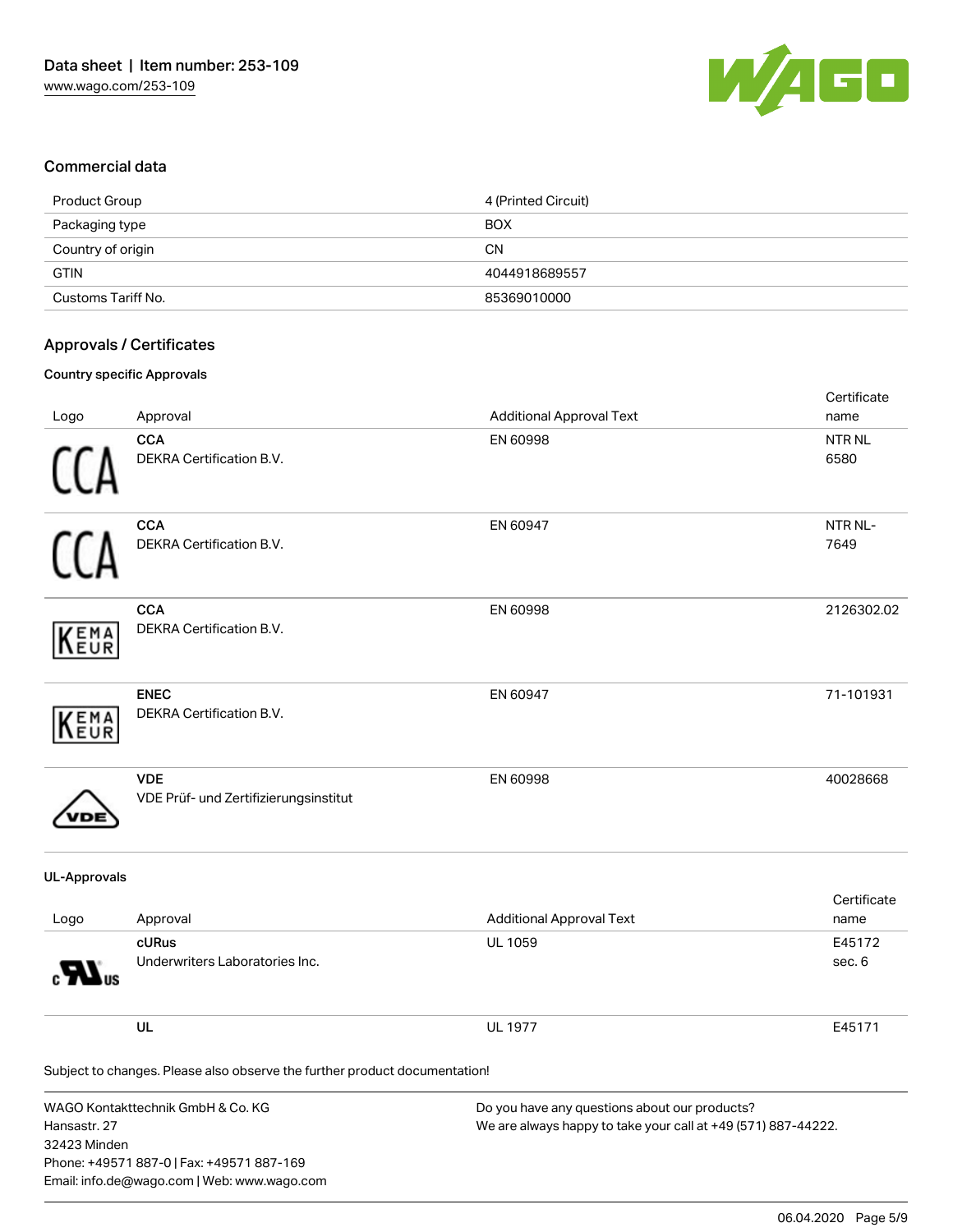



UL International Germany GmbH

## Counterpart

#### Compatible products

#### Marking accessories

|       | Item no.: 210-332/500-202                                                                              | www.wago.com/210-332             |  |
|-------|--------------------------------------------------------------------------------------------------------|----------------------------------|--|
|       | Marking strips; as a DIN A4 sheet; MARKED; 1-16 (160x); Height of marker strip: 3 mm; Strip length 182 | /500-202                         |  |
|       | mm; Horizontal marking; Self-adhesive; white                                                           |                                  |  |
|       | Item no.: 210-332/500-204                                                                              | www.wago.com/210-332             |  |
|       | Marking strips; as a DIN A4 sheet; MARKED; 17-32 (160x); Height of marker strip: 3 mm; Strip length    | /500-204                         |  |
|       | 182 mm; Horizontal marking; Self-adhesive; white                                                       |                                  |  |
|       | Item no.: 210-332/500-205                                                                              |                                  |  |
|       | Marking strips; as a DIN A4 sheet; MARKED; 1-32 (80x); Height of marker strip: 3 mm; Strip length 182  | www.wago.com/210-332             |  |
|       | mm; Horizontal marking; Self-adhesive; white                                                           | /500-205                         |  |
|       | Item no.: 210-332/500-206                                                                              |                                  |  |
|       | Marking strips; as a DIN A4 sheet; MARKED; 33-48 (160x); Height of marker strip: 3 mm; Strip length    | www.wago.com/210-332<br>/500-206 |  |
|       | 182 mm; Horizontal marking; Self-adhesive; white                                                       |                                  |  |
|       | Item no.: 210-833                                                                                      |                                  |  |
|       | Marking strips; on reel; 6 mm wide; plain; Self-adhesive; white                                        | www.wago.com/210-833             |  |
| tools |                                                                                                        |                                  |  |
|       | Item no.: 210-647                                                                                      | www.wago.com/210-647             |  |
|       | Operating tool; Blade: 2.5 x 0.4 mm; with a partially insulated shaft                                  |                                  |  |
|       | Item no.: 210-648                                                                                      |                                  |  |
|       | Operating tool; Blade: 2.5 x 0.4 mm; with a partially insulated shaft; angled; short                   | www.wago.com/210-648             |  |
|       | Item no.: 210-719                                                                                      |                                  |  |
|       | Operating tool; Blade: 2.5 x 0.4 mm; with a partially insulated shaft                                  | www.wago.com/210-719             |  |

## Downloads Documentation

#### Additional Information

| Technical explanations | Apr 3, 2019 | pdf    | Download |
|------------------------|-------------|--------|----------|
|                        |             | 3.6 MB |          |

Subject to changes. Please also observe the further product documentation!

WAGO Kontakttechnik GmbH & Co. KG Hansastr. 27 32423 Minden Phone: +49571 887-0 | Fax: +49571 887-169 Email: info.de@wago.com | Web: www.wago.com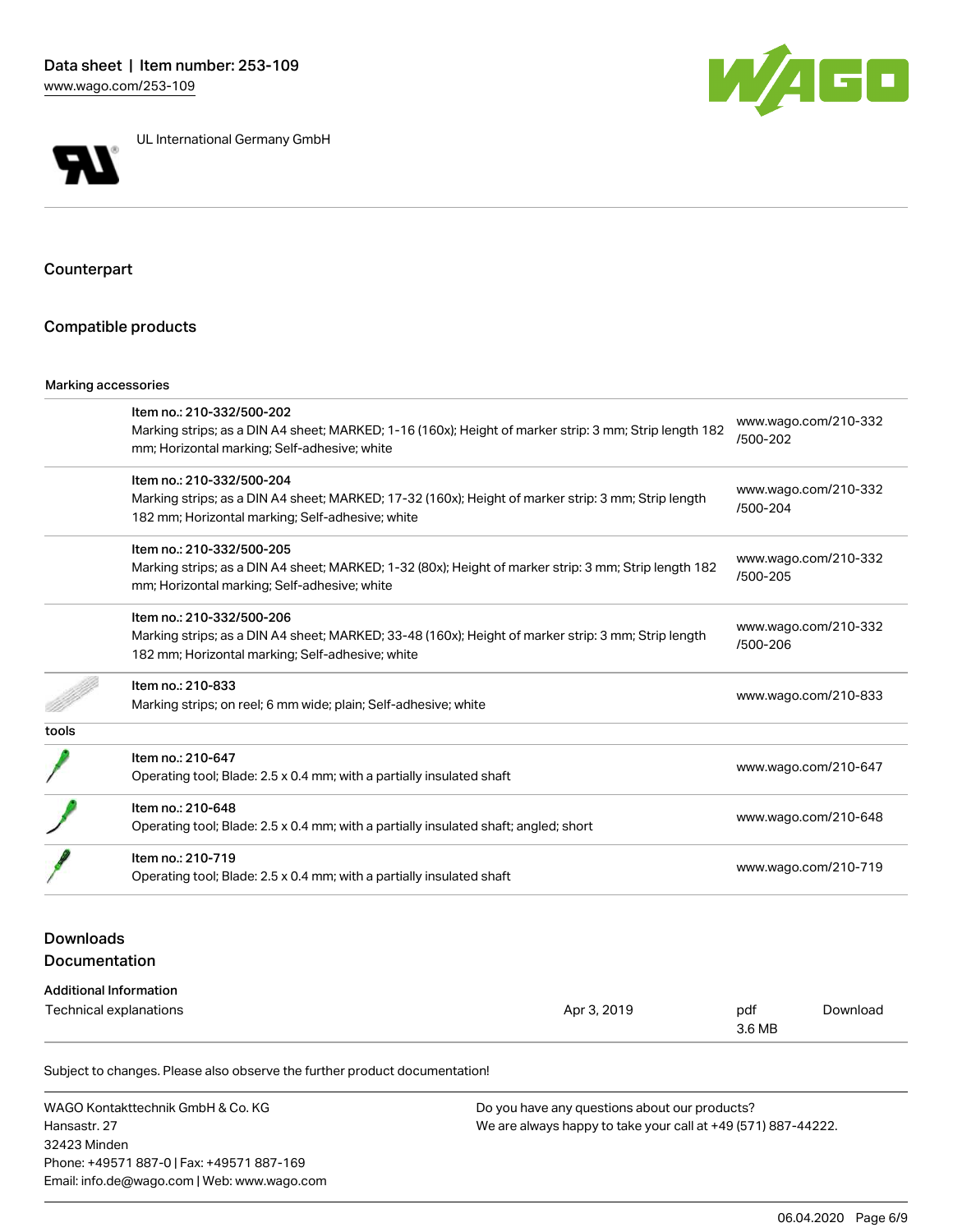

#### CAD/CAE-Data

| 2D/3D Models 253-109                                                                                                                                                   |  | Download |
|------------------------------------------------------------------------------------------------------------------------------------------------------------------------|--|----------|
| <b>CAE</b> data                                                                                                                                                        |  |          |
| EPLAN Data Portal 253-109                                                                                                                                              |  | Download |
| <b>PCB Design</b>                                                                                                                                                      |  |          |
| Symbol and Footprint 253-109                                                                                                                                           |  | Download |
| CAx data for your PCB design, consisting of "schematic symbols and PCB footprints",<br>allow easy integration of the WAGO component into your development environment. |  |          |
| Supported formats:                                                                                                                                                     |  |          |
| ш<br>Accel EDA 14 & 15                                                                                                                                                 |  |          |
| Altium 6 to current version                                                                                                                                            |  |          |
| ш<br>Cadence Allegro                                                                                                                                                   |  |          |
| ш<br>DesignSpark                                                                                                                                                       |  |          |
| Eagle Libraries                                                                                                                                                        |  |          |
| П<br>KiCad                                                                                                                                                             |  |          |
| Ш<br><b>Mentor Graphics BoardStation</b>                                                                                                                               |  |          |
| Mentor Graphics Design Architect                                                                                                                                       |  |          |
| Ц<br>Mentor Graphics Design Expedition 99 and 2000                                                                                                                     |  |          |
| ш<br>OrCAD 9.X PCB and Capture                                                                                                                                         |  |          |
| П<br>PADS PowerPCB 3, 3.5, 4.X, and 5.X                                                                                                                                |  |          |
| ш<br>PADS PowerPCB and PowerLogic 3.0                                                                                                                                  |  |          |
| Ш<br>PCAD 2000, 2001, 2002, 2004, and 2006                                                                                                                             |  |          |
| П<br>Pulsonix 8.5 or newer                                                                                                                                             |  |          |
| H<br><b>STL</b>                                                                                                                                                        |  |          |
| 3D STEP                                                                                                                                                                |  |          |
| H<br><b>TARGET 3001!</b>                                                                                                                                               |  |          |
| View Logic ViewDraw<br>П                                                                                                                                               |  |          |
| Quadcept                                                                                                                                                               |  |          |
| Zuken CadStar 3 and 4<br>ш                                                                                                                                             |  |          |
| ш<br>Zuken CR-5000 and CR-8000                                                                                                                                         |  |          |
| Subject to changes. Please also observe the further product documentation!                                                                                             |  |          |

WAGO Kontakttechnik GmbH & Co. KG Hansastr. 27 32423 Minden Phone: +49571 887-0 | Fax: +49571 887-169 Email: info.de@wago.com | Web: www.wago.com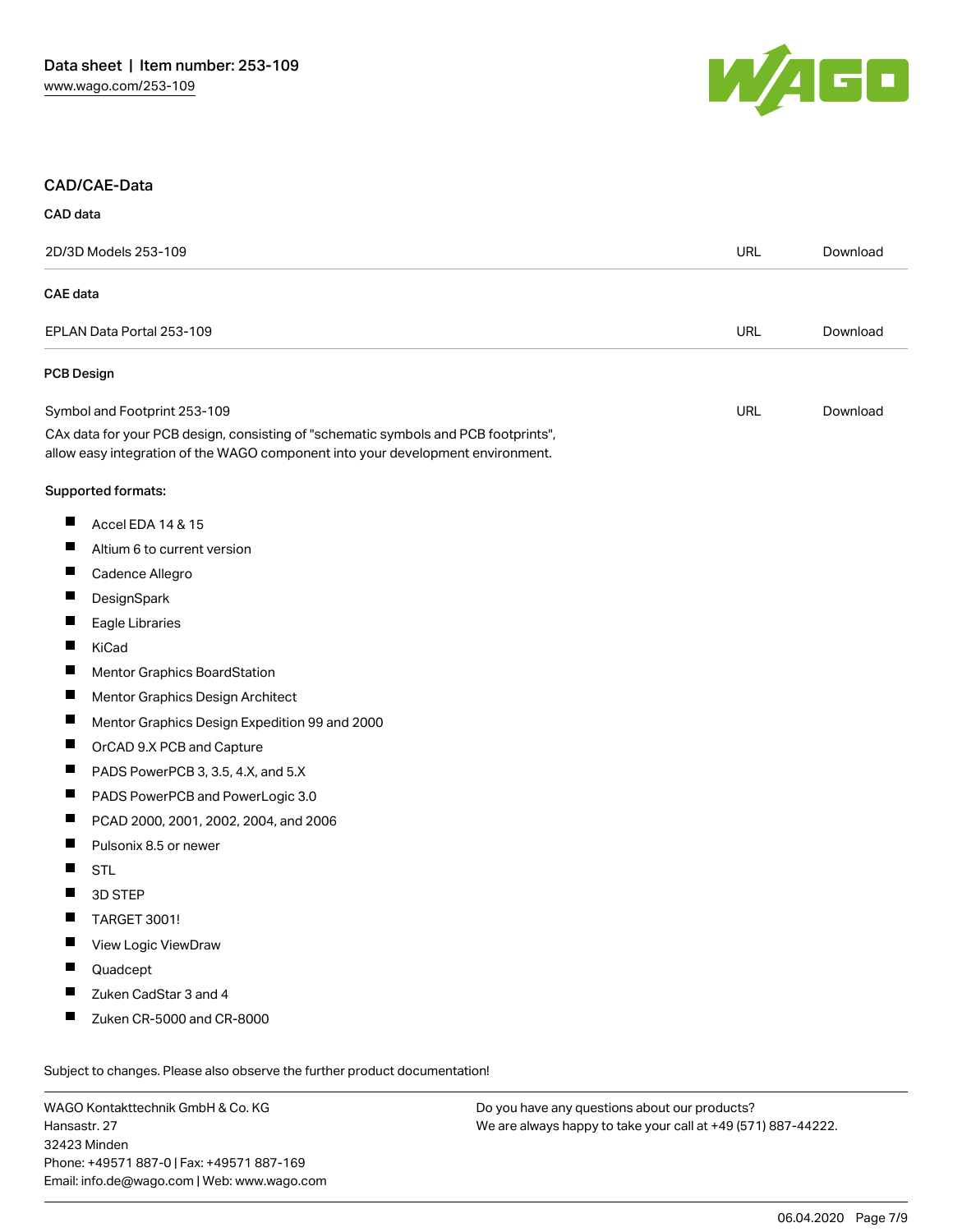PCB Component Libraries (EDA), PCB CAD Library Ultra Librarian



#### Installation Notes

Conductor termination



Inserting a conductor via push-in termination.

#### Conductor removal



Removing a conductor via 2.5 mm screwdriver.

#### Installation

Subject to changes. Please also observe the further product documentation!

WAGO Kontakttechnik GmbH & Co. KG Hansastr. 27 32423 Minden Phone: +49571 887-0 | Fax: +49571 887-169 Email: info.de@wago.com | Web: www.wago.com